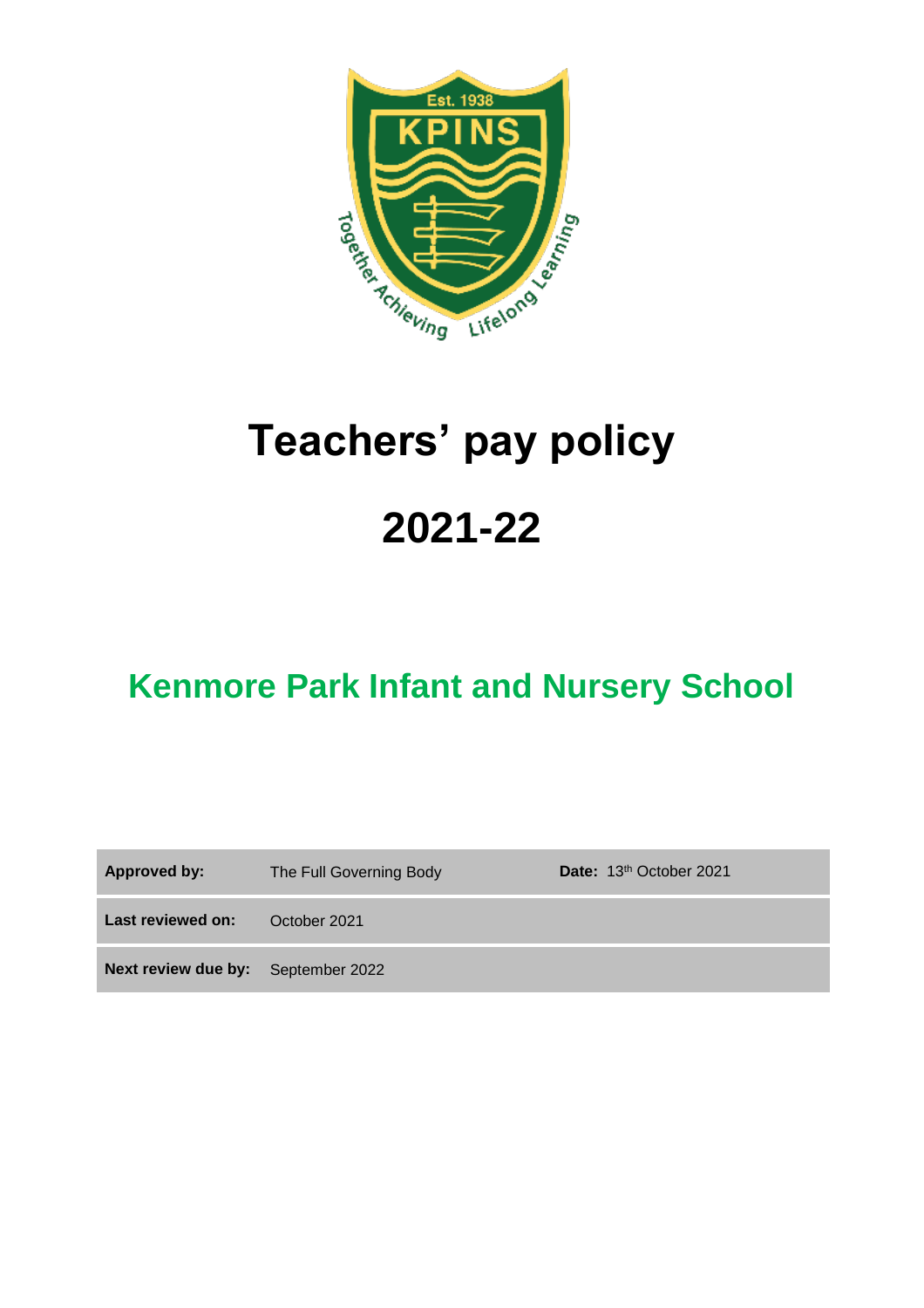## **Contents**

- 1. Aims 2
- 2. Legislation and guidance 2
- 3. Definitions 3
- 4. Roles and responsibilities 3
- 5. How we will decide pay on appointment 3
- 6. How we will decide on pay progression 3
- 7. Moving to the Upper Pay Range **Error! Bookmark not defined.**
- 8. Additional allowances **Error! Bookmark not defined.**
- 9. Leadership pay 5
- 10. Salary safeguarding arrangements 5
- 11. Information to be included in pay statements **Error! Bookmark not defined.**
- 12. Appealing a decision on pay progression **Error! Bookmark not defined.**
- 13. Further sections 7
- 14. Monitoring arrangements **Error! Bookmark not defined.**
- 15. Links with other policies **Error! Bookmark not defined.**

**…………………………………………………………………………………………………………………………….**

## **1. Aims**

This policy aims to:

- Clearly explain how we will determine teachers' pay and clearly explain how decisions will be made based on the teacher's performance
- Set out a clear framework for pay and progression throughout the school

Adopting this policy will:

- Support the recruitment and retention of high quality teachers
- Enable us to recognise and reward teachers for their contribution to the school
- Ensure that pay decisions are made in a fair and transparent way

This policy has been consulted on by staff and relevant trade unions.

## **2. Legislation and guidance**

This policy complies with the [School Teachers Pay and Conditions Document \(STPCD\).](https://www.gov.uk/government/publications/school-teachers-pay-and-conditions) It is based on the [model pay policy](https://www.gov.uk/government/publications/reviewing-and-revising-school-teachers-pay) created by the Department for Education (DfE).

The policy also takes into account legislation from the following Government acts:-

- The [Employment Relations Act 1999,](http://www.legislation.gov.uk/ukpga/1999/26/contents) which establishes a number of statutory work rights
- The [Part-time Workers \(Prevention of Less Favourable Treatment\) Regulations 2000](http://www.legislation.gov.uk/uksi/2000/1551/contents/made) and the [Fixed-](http://www.legislation.gov.uk/uksi/2002/2034/contents)[Term Employees \(Prevention of Less Favourable Treatment\) Regulations 2002,](http://www.legislation.gov.uk/uksi/2002/2034/contents) which require us to ensure part-time and fixed-term workers are treated fairly
- The [Equality Act 2010](http://www.legislation.gov.uk/ukpga/2010/15/contents?) which requires schools to have due regard to the need to eliminate discrimination and advance equality of opportunity and foster good relations between people who share a protected characteristic and those who do not share it
- The [principles of public life](https://www.gov.uk/government/publications/the-7-principles-of-public-life/the-7-principles-of-public-life--2) which require those conducting the procedures to be objective, open and accountable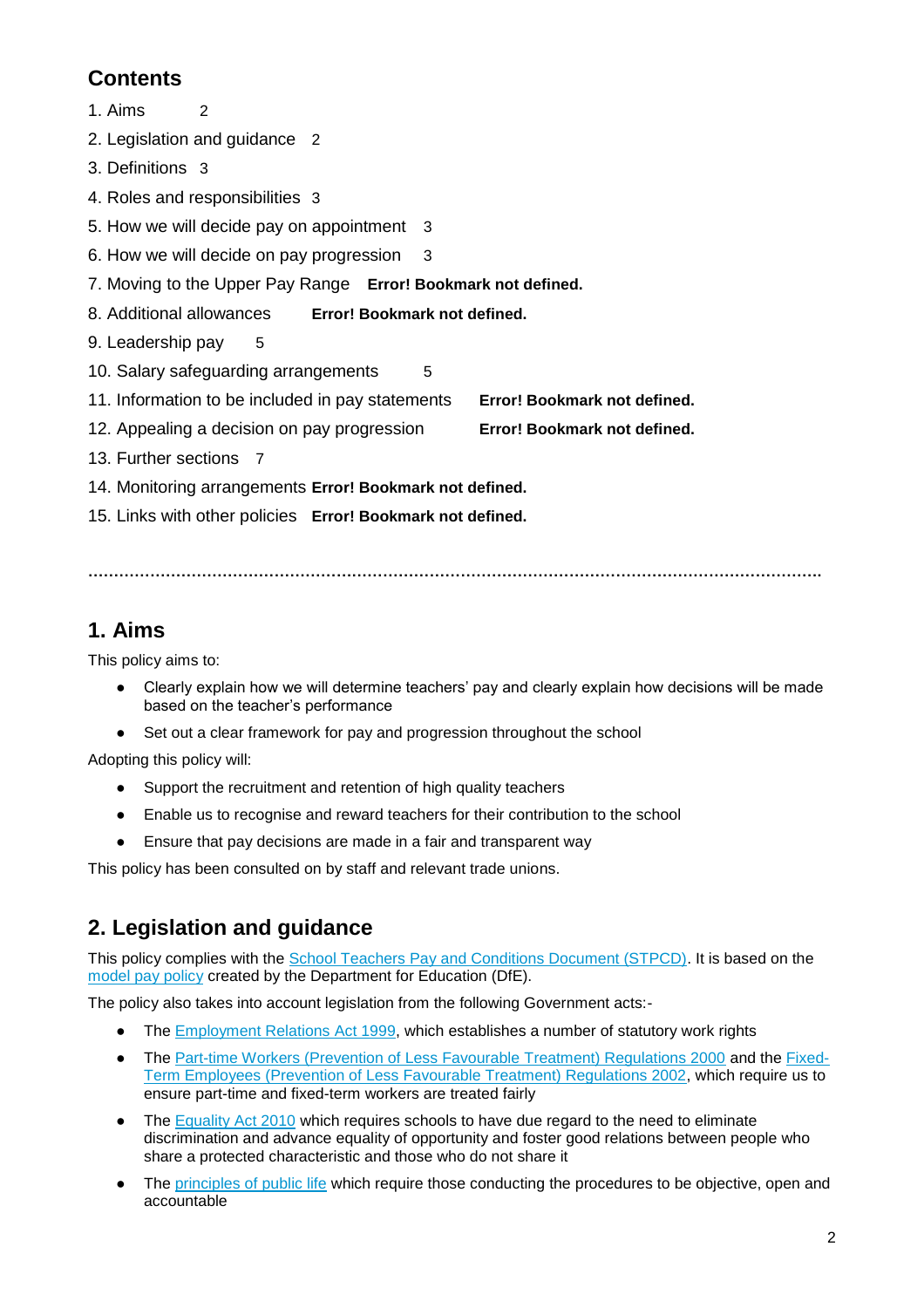Our procedures for addressing grievances in relation to pay are based on the Acas grievance [code of](http://www.acas.org.uk/media/pdf/f/m/Acas-Code-of-Practice-1-on-disciplinary-and-grievance-procedures.pdf)  [practice](http://www.acas.org.uk/media/pdf/f/m/Acas-Code-of-Practice-1-on-disciplinary-and-grievance-procedures.pdf) and are set out in our staff grievance procedures.

## **3. Definitions**

- **Teacher** includes all staff qualified and appointed to teach at the school. This includes the leadership team and the headteacher, unless otherwise stated
- **Teaching and learning responsibility** is a payment awarded to a classroom teacher for undertaking a sustained additional responsibility, for the purpose of ensuring the continued delivery of high-quality teaching and learning and for which the teacher is made accountable
- **Main and upper pay ranges** are the ranges on which a classroom teacher's salary will be set
- **Leadership group** comprises the headteacher, deputy headteacher and assistant headteacher

## **4. Roles and responsibilities**

Line managers will make recommendations on a teacher's pay following the teacher's appraisal.

Final pay decisions are made by the governing body..

Responsibility for making pay decisions is delegated to the Pay Review Committee of the Governing Body and ratified by the full Governing Body.

Appendix 1 Terms of reference delegated to this committee.

## **5. How we will decide pay on appointment**

The governing board will determine the pay range for a vacancy prior to advertising it. On appointment, it will determine the starting salary within that range to be offered to the successful candidate.

To determine the salary, the governing board will take into account a range of factors, including:

- The nature of the post
- The level of qualifications, skills and experience required
- **Market conditions**
- The wider school context

There is no assumption that a teacher will be paid at the same rate as they were being paid in a previous school.

## **6. How we will decide on pay progression**

#### **6.1 Annual reviews**

The governing body will ensure that each teacher's salary is reviewed annually between 1 September and 31 October, in alignment with our annual appraisal period.

Pay progression will be decided based on their performance during the previous appraisal period. The salary will be decided with reference to the appraisal reports and the pay recommendation they contain. At the performance Management review the Headteacher or Appraiser will make a judgement on whether the teacher has met or not met their previous targets. The Head will then recommend to the Governing Body Pay committee if they feel that the teacher is eligible for performance related pay progression (Refer to the School Performance Management/Appraisal Policy). The Governors Pay committee will either follow this recommendation for pay progression or decline it. The teacher will normally move up one point if on the Main Professional Scale (MPS) pay range unless there are exceptional circumstances in which case they may move up two points.

It is expected that teachers on the Upper Pay spine only move once every two years (It is expected that teachers will have met all of their performance management objectives over the last two years) unless there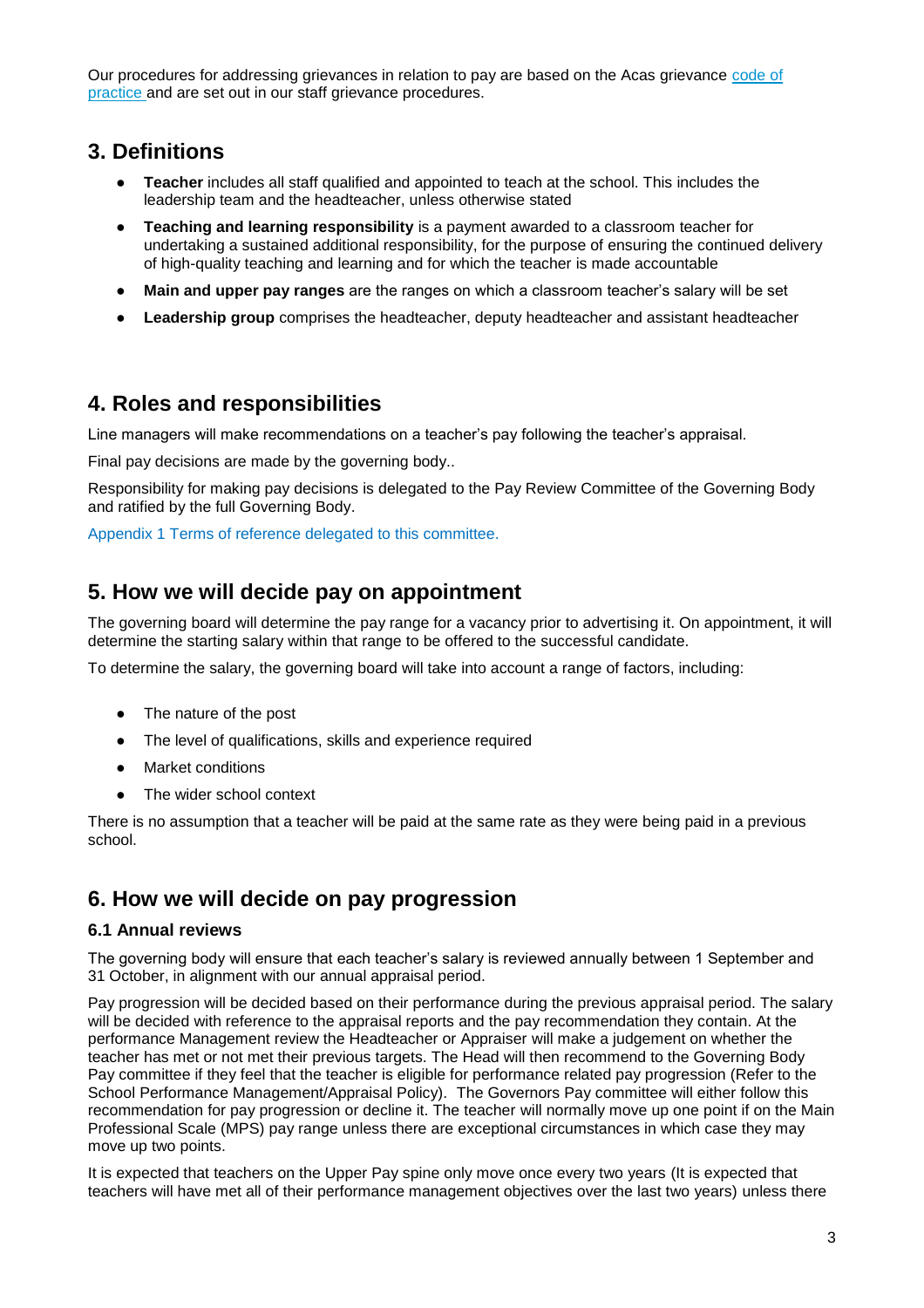are exceptional circumstances. Teachers on the Upper Pay Spine are expected to show sustained progress and show that their work has moved the school forward.

Any teacher may ask to be considered to move onto the Upper Pay spine.

When making decisions, the Governing Body will take into account:

- The performance of the teacher over the appraisal period, using evidence of their performance against their objectives and the Teachers' Standards collected throughout the appraisal period. Our appraisal arrangements, including what evidence will support judgements, are set out in full in our appraisal policy
- The pay recommendation made in the teacher's appraisal report
- Advice from the senior leadership team
- Any changes to the responsibilities and expectations of the teacher's role
- The wider school context, including the budget

When deciding pay progression based on performance, we will:

Follow the schools Performance Management/Appraisal Policy

The DfE's model pay policy, linked to in section 2, explains:

"In developing your policy on linking progression pay to performance, you should consider:

- Whether the measures of performance will be absolute or relative or a combination of both
- The levels of performance that will be required for progression to be awarded
- How progression will be differentiated so that the very highest performers can progress faster."

The policy explains that you could use absolute performance measures, relative performance measures, a combination of both, or your own method.

The decision can be 'no pay progression' without triggering the Capability Policy.

#### **6.2 Mid-year reviews**

Reviews may take place at other times of the year if an individual's role or job description changes. Changes include going part-time and taking on or removing additional roles and responsibilities.

A written statement will be given after any review and will give information about why it was made.

## **7. Moving to the Upper Pay Range**

#### **7.1 Making applications**

All qualified teachers can apply to be paid on the upper pay range, and any application will be assessed in line with this policy.

Applications can be made at least once a year. Applications can be submitted to the Headteacher by 30<sup>th</sup> June.

Applications will be submitted in writing to the headteacher and will be reviewed by line managers and a senior leader. All applications will be treated fairly and impartially.

When submitting an application, please include:

- Results of appraisals under the 2012 regulations, including recommendations on pay
- Where this information is not applicable or available, a statement and summary of evidence to demonstrate that you have met the assessment criteria
- Reasons why the applicant thinks they are eligible for moving to the Upper Pay spine and evidence to back this up.

#### **7.2 Assessment**

In order to be eligible to be paid on the upper pay range, the Governing Body must be satisfied that:

- The teacher is highly competent in all elements of the Teachers' Standards; and
- The teacher's achievements and contributions are substantial and sustained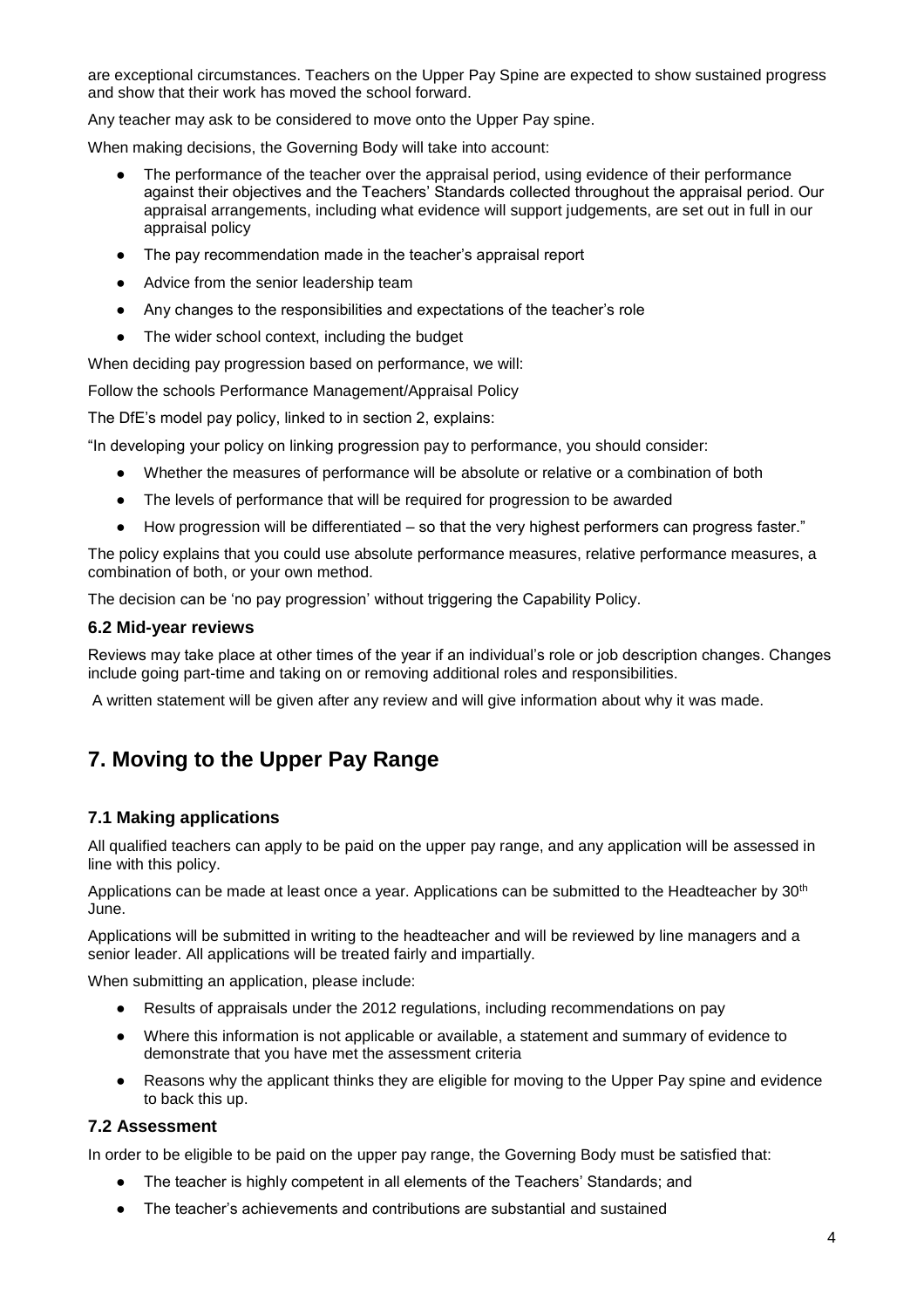For the purpose of this policy:

'Highly competent' means:

Performance which is good enough to provide coaching, mentoring and advice to other teachers, and demonstrate to them effective teaching practice and how to make a wider contribution to the work of the school, in order to help them meet the relevant standards and develop their teaching practice

● **'Substantial'** means:

The teacher's contributions are of real importance, validity or value to the school; play a critical role in the life of the school; provide a role model for teaching and learning; make a distinctive contribution to the raising of pupil standards; take advantage of appropriate opportunities for professional development and use the outcomes effectively to improve pupils' learning

● **'Sustained'** means:

The teacher's contributions have been maintained over a long period

It is expected that teachers will have met all of their performance management objectives over the last two years.

#### **7.3 The decision**

The assessment will be made and the applicant notified within 4 weeks after 31st October.

The decision will be made by the Governing Body who will also determine where the teacher will be placed on the upper pay range. Considerations will include the nature of the post, the responsibilities it entails, and the qualifications and skills of the teacher.

If successful, applicants will move to the upper pay range from the beginning of the academic year - 1st September. Pay will be backdated to the 1st September.

If unsuccessful, feedback will be provided by line managers in a one-to-one meeting, within 10 working days of the decision notification. The line manager will set out why the application was unsuccessful, and provide advice on how the teacher can improve when making another application in the future.

Decisions will also be communicated in writing. Any appeals against decisions are covered by our staff grievance procedures.

## **8. Additional allowances**

- *Teaching and learning responsibility (TLR) payments. Currently the school offers two additional allowances, A TLR 2A for a curriculum responsibility or Year leadership, A TLR 2B for Year leaders who has a core subject responsibility.*
- *Special educational needs (SEN) allowances*
- *Where unqualified teachers take on a sustained additional responsibility or have qualifications and experiences which bring added value to the work being undertaken.*
- *Where a teacher is 'acting up' and is assigned the duties of a school leader but is not appointed as a school leader*
- *Where a teacher is seconded*

Additional allowances have to be applied for following either an internal or external advert.

## **9. Leadership pay**

There are only 2 positions in the school that are on the Leadership Pay Spine, both the Headteacher and the Deputy Headteacher. The pay range for the Headteacher is defined by the group size as detailed in the STPCD. The Group size for Kenmore Infant & Nursery School is Group 3 with a pay range of £57,436 to

£77,643 (Pay range 11-24 Outer London Area)

Governors may decide to increase this by a maximum of 25% in exceptional circumstances. In that case the maximum amount for the Headteacher pay within this range would be £97,053.75.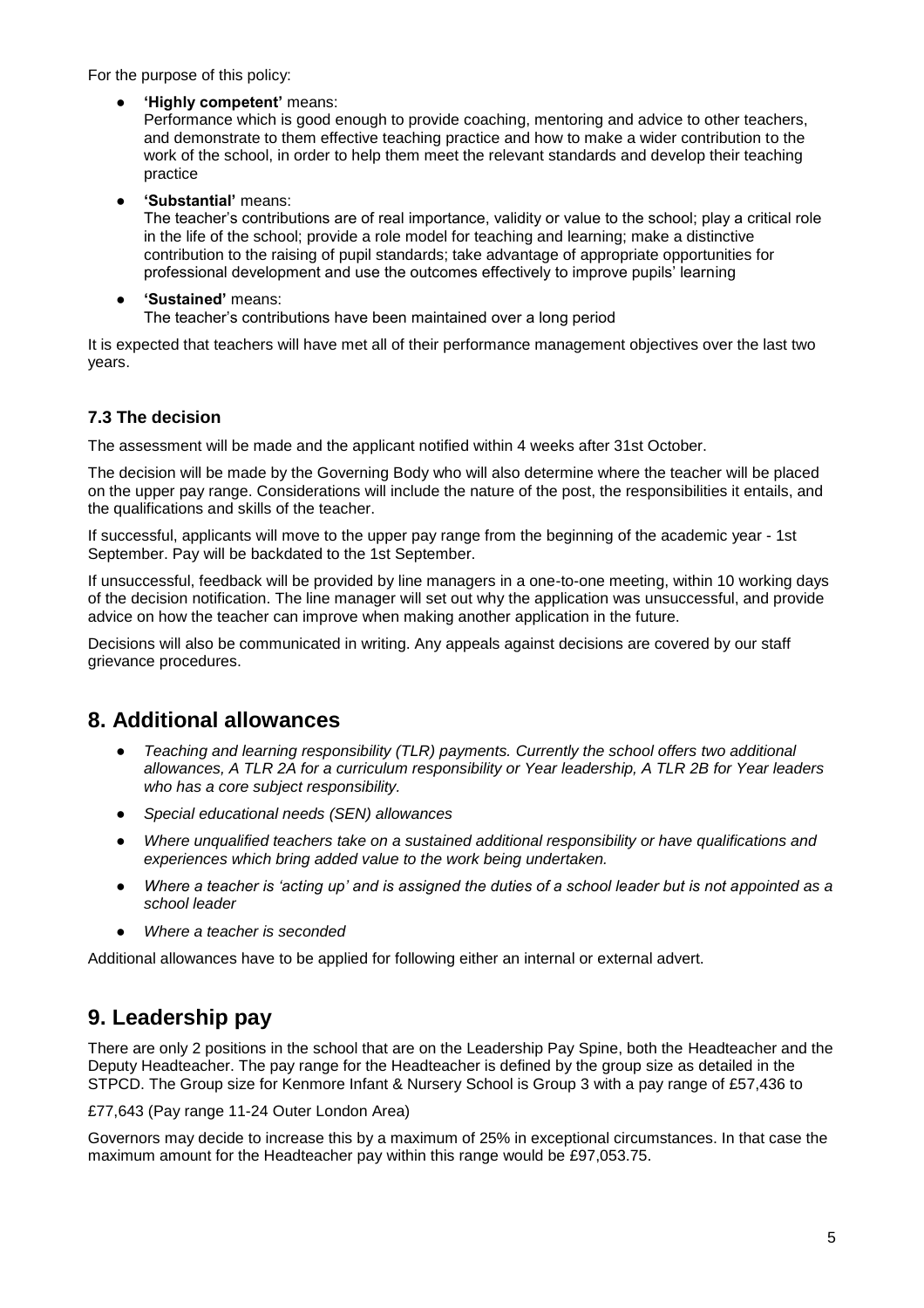Performance management for Headteachers will be undertaken by a panel of 3 governors supported by an external advisor. The recommendation for a pay increase is then forwarded to the whole governing body for approval.

Performance management of the Deputy Headteacher follows the normal schools procedure with the Head either recommending a pay increase to the Governing Body Pay Committee until the ceiling level of the Deputies pay in accordance with the group size of the school.

## **10. Salary safeguarding arrangements**

We will abide by the STPCD and safeguard teacher's salaries (para. 29.1) if the post is revised or removed as a result of:

- Closure of the school or education establishment
- Organisational restructuring

Circumstances where higher pay is safeguarded include:

- Teaching and learning responsibility (TLR) payment: TLR1 or TLR2
- Special educational needs (SEN) allowance
- Unqualified teacher's allowance
- Leadership pay range or leading practitioner pay range

We will follow the STPCD September 2021 (para. 32) when applying and managing salary safeguarding.

## **11. Information to be included in pay statements**

When pay is changed, teachers will receive a written statement confirming this as soon as possible and not later than 4 weeks after the decision.

The statement will be issued by the Governing Body.

For all teachers, statements will include:

- Payments or other financial benefits awarded
- Any safeguarded sums
- Information on where the teacher can access a copy of the school's staffing structure and pay policy

Statements for members of the leadership group and teachers paid as leading practitioners will also include:

- The basis on which the salary has been determined
- The criteria on which their salary will be reviewed in future

Statements for teachers appointed to the leadership group or paid as a leading practitioner for a fixed period or under a fixed-term contract will also include:

• The date that the fixed period or the contract will end, or the circumstances that will lead to the contract ending

Statements for classroom teachers or unqualified teachers who are paid and eligible for allowances as a qualified teacher will also include:

- The teacher's position within the pay ranges
- The nature and value of any allowance received
- The value of any teaching and learning responsibility (TLR) payment awarded and details of what it was awarded for
- Where a TLR was awarded to cover a teacher's absence, the end date of circumstances in which it will end
- For TLR3s, the letter should also include a statement that the payment will not be safeguarded

Statements for unqualified teachers will also include:

● The teacher's position within the unqualified teachers' pay range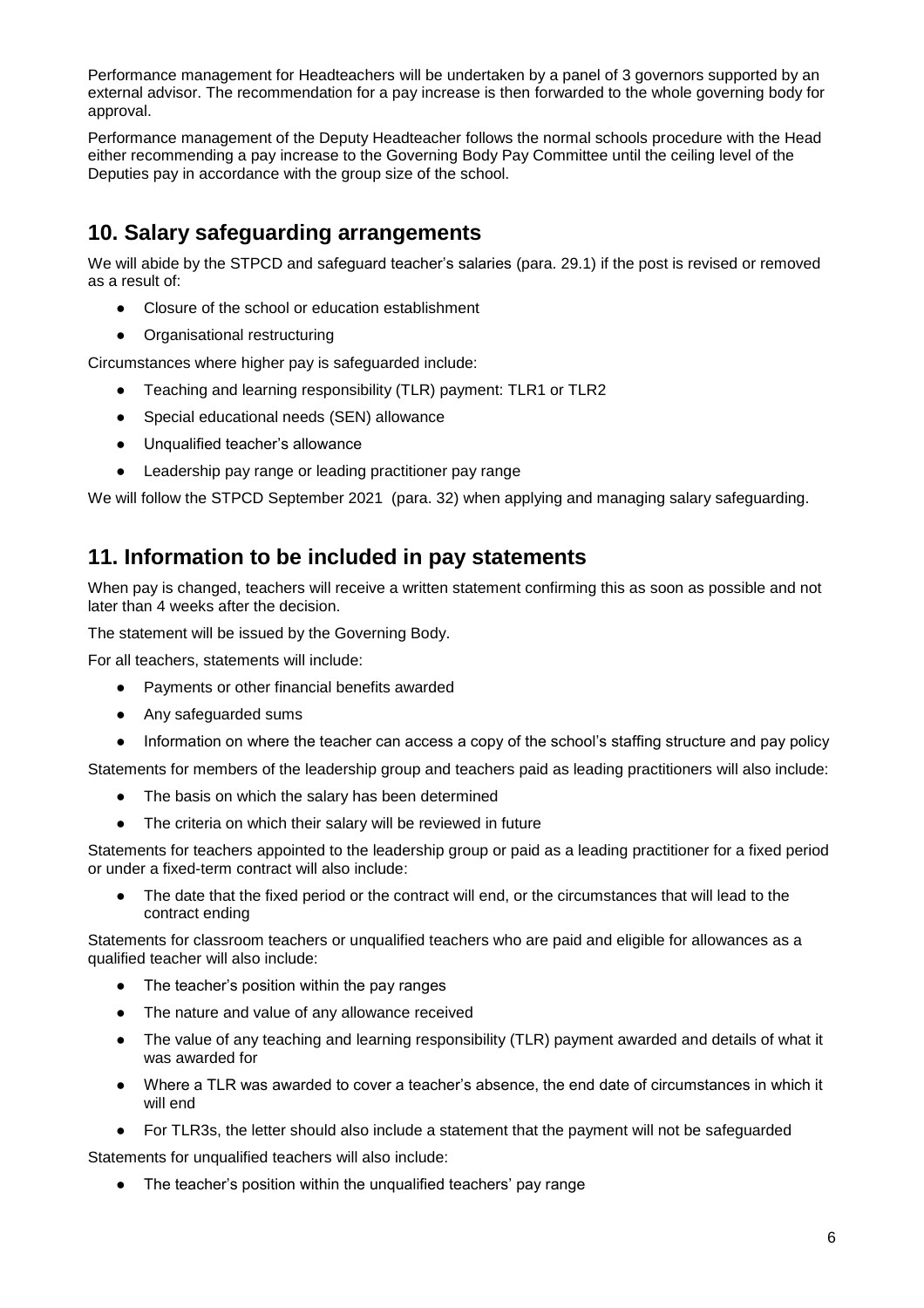The value of any unqualified teacher's allowance awarded and the additional responsibility, qualifications or experience in respect of which the allowance was awarded

## **12. Appealing a decision on pay progression**

Where any teacher feels that a decision made over their pay is unfair, they have the right to appeal.

Teachers should attempt to resolve the matter informally at first, by speaking to the Headteacher

If the teacher wishes to lodge a formal grievance, they should set out their reasons for appealing in a letter to Chair of the Governing Body within 15 working days of the pay statement being issued. Reasons may include:

- The pay policy was incorrectly applied
- The decision contravenes the STPCD/other relevant terms and conditions the teacher is employed under
- The decision contravenes equality legislation
- Relevant evidence was not taken into account
- The decision was biased

The rest of the grievance procedure is set out in our staff grievance procedures, which is based on the [Acas](http://www.acas.org.uk/media/pdf/f/m/Acas-Code-of-Practice-1-on-disciplinary-and-grievance-procedures.pdf)  [Code of Practice](http://www.acas.org.uk/media/pdf/f/m/Acas-Code-of-Practice-1-on-disciplinary-and-grievance-procedures.pdf) for addressing grievances.

If the appeal is upheld, the Governing Body will re-issue the pay statement with the correct information.

### **13. Further sections**

- Unqualified teachers' pay arrangements will be based on past experience linked to the needs of the school. The school aims to minimise the use of unqualified staff
- The school is committed to following and abiding by the STPCD recommendations on pay

#### **14. Monitoring arrangements**

This policy will be reviewed annually and approved by the Full Governing Body

The Governing Body will consider the outcomes and impact of the policy, including trends in progression across specific groups of teachers, to ensure it complies with equalities legislation.

## **15. Links with other policies**

This policy links with our policies on:

- Staff grievance procedures
- Teacher Performance management / Appraisal policy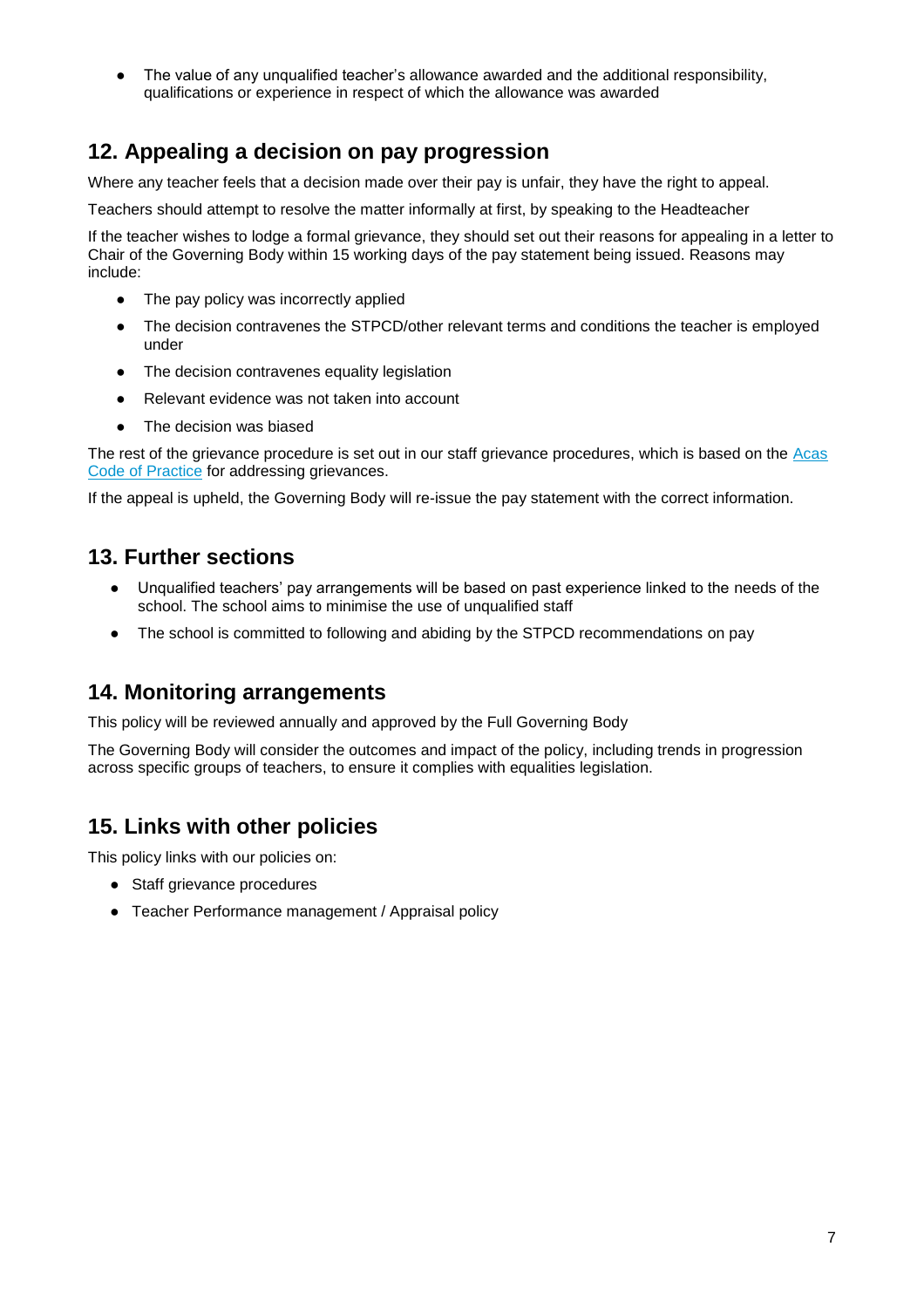# **TERMS OF REFERENCE Staffing and Pay Review Committee**

## **(including HT Pay Review).**

#### **Delegation of the Governing Body's Functions**

In deciding how to delegate its functions, the Governing Body must have regard to its overall strategic purpose and the responsibility of the Headteacher for the operational management of the school.

The Headteacher will comply with any reasonable direction made by the Governing Body in performing any function it delegates to them.

#### **Performance Management Policy**

The Governing Body must agree and implement a Staff Appraisal Policy setting out how teacher appraisal at the school is to be implemented. This includes Headteacher appraisal. The Governing Body may request the Headteacher to formulate a Staff Appraisal Policy for consideration and adoption, with or without modification. The Governing Body must review the Staff Appraisal Policy annually and amend it as it sees fit.

Before establishing or amending the Staff Appraisal Policy, the Governing Body must ensure that all teachers are consulted. The Governing Body may ask the Headteacher to do this.

The Governing Body must make a copy of the policy available at the school for inspection by staff, anyone involved in operation of the appraisal system and the School Improvement Partner.

#### **Staffing Committee**

The Staffing Committee covers all areas of human resources.

The aims of the Committee are to:

- Recruit teaching and non-teaching staff of quality.
- Retain and motivate staff to ensure the best possible standards of learning and teaching.
- Maintain high staff morale.
- Implement the School Development Plans successfully.

The Committee will develop a whole school staffing policies and procedures by:

- Consulting with members of staff through staff meetings or at Staffing Sub-Committee meetings to which staff representatives would be invited.
- Considering advice given by the LA.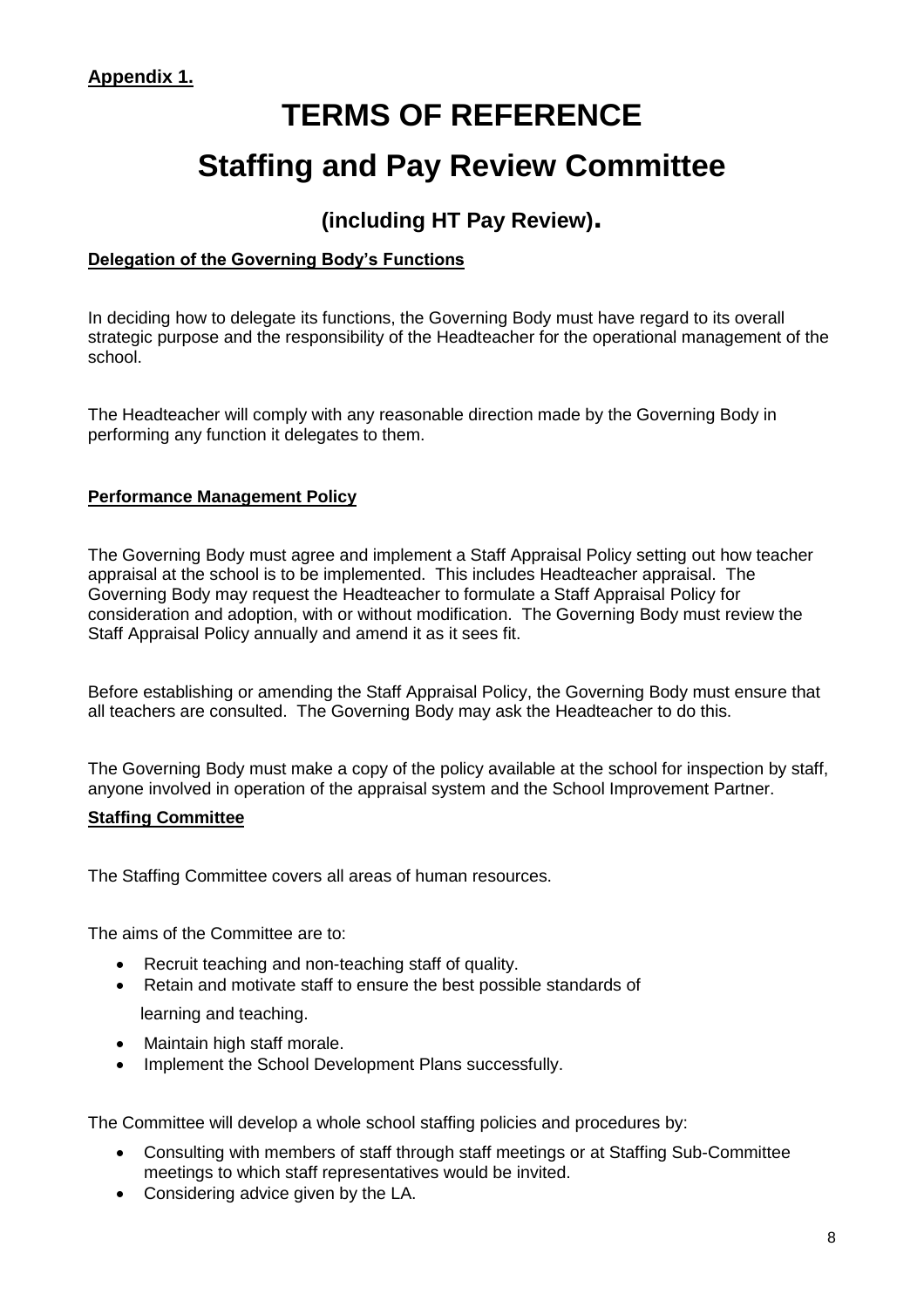- Considering the views of Trade Unions and Professional Associations.
- Considering any practice or policy common to the majority of Governing Bodies in Harrow.

The Staffing Committee will:-

- Approve the number of staff employed at the schools.
- Agree the staffing structure according to the needs of the curriculum and the priorities of the School Development Plan.
- Ensure equality of opportunity in all appointments.
- Ensure training on staffing issues for Governors and staff.
- Take account of relevant legislation.
- Give a signed, dated copy of the agreed staffing policies and procedures to each member of staff and each Governor.
- Regularly monitor and annually review the agreed staffing policy, procedures and delegations.
- If need be any financial issues should be reported to the Finance, Pay and Review Committees before seeking final approval at the Governing Body.

Selection Procedures for:

Heads and Deputies the Governing Body shall appoint a selection panel which will:-

- Advertise the post as required by law and the needs of the school.
- Prepare job descriptions and person specifications in consultation with the LA.
- Shortlist and interview candidates taking into account the needs of the school and advice from the LA. Select, if possible, a suitable candidate for the post whose selection should be confirmed by the Governing Body within 24 hours.

Teaching & Learning Responsibility Points (TLRs).

The Staffing Sub-Committee shall:-

- Agree posts and TLRs in consultation with the Headteacher taking into account the needs of the school and the financial situation.
- Advertise the TLRs internally and, if necessary externally.
- Appoint one or two governors to sit on a selection panel with the Headteacher.

#### **Main Professional Grade Teachers and Non-Teaching Staff:**

The appointments shall be delegated to the Headteacher who will inform the Staffing Sub-Committee when a suitable appointment has been made. Posts will be advertised appropriately and there is not a requirement for a governor to sit on the selection panel. Clear job descriptions will be drawn up, in line with the roles and responsibilities of the post and this will be reviewed as necessary.

#### **ECT (Early Career Teachers) :**

They will mainly be drawn from the Primary Pool/Harrow Schools Direct Pool.

The HT and a member of the school staff will conduct an informal interview to assess their suitability for the vacant post.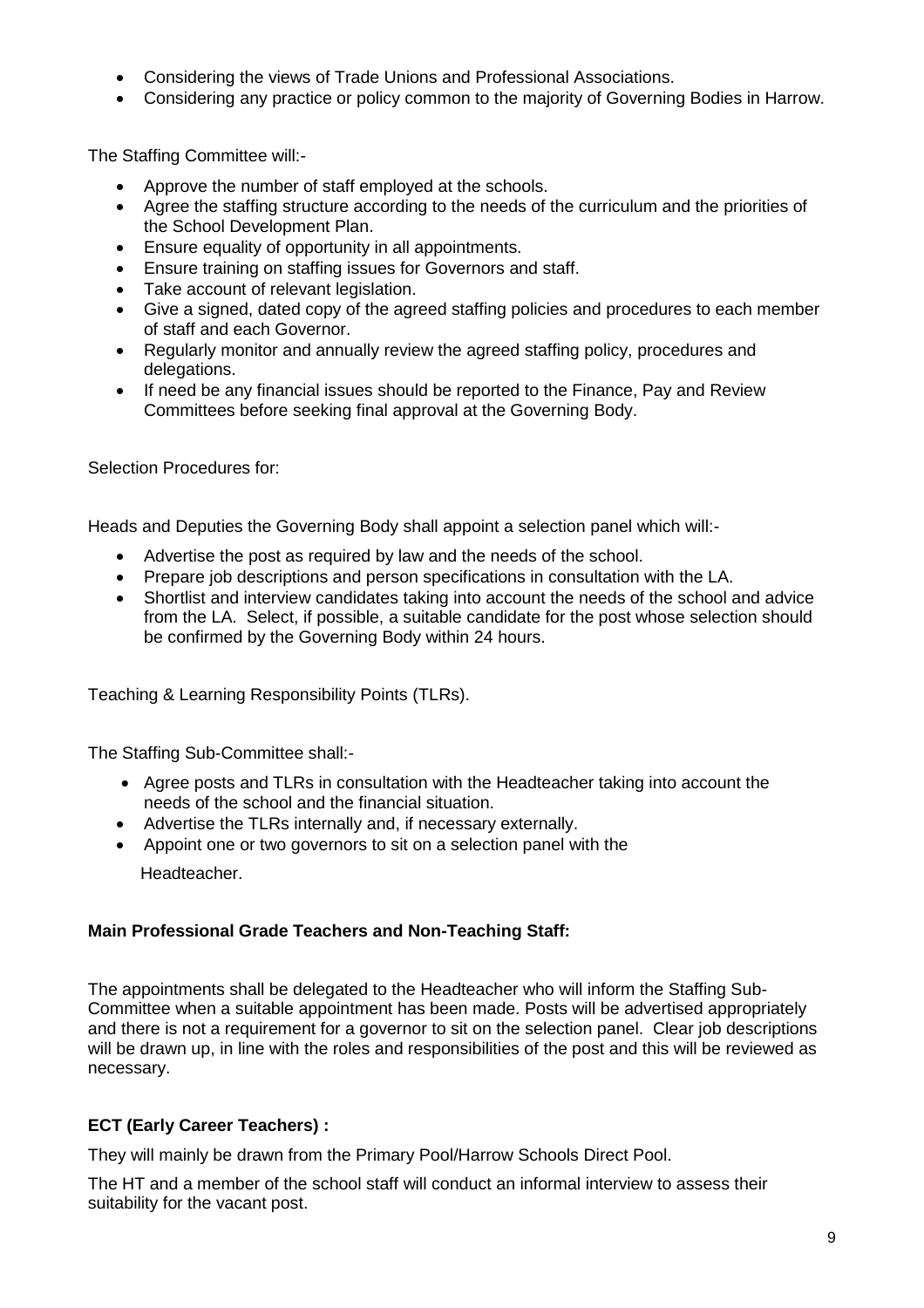This responsibility will be delegated to the Headteacher by the Governing Body.

#### **Pay Review Committee**

The Pay Review Committee will have powers to approve recommendations made by the headteacher in line with the pay policy and ensure that their decisions are formally ratification by the Governing Body and recorded within the minutes.

Their role is also

- to achieve the aims of the whole school Pay Policy in a fair and equal manner;
- to apply the criteria set by the whole school pay policy in determining the pay of each member of staff at review;
- to observe all statutory and contractual obligations;
- to minute clearly the reasons for all recommendations and report these to a full meeting of the Governing Body; and
- to advise the Governing Body of relevant budgetary implications to keep abreast of relevant developments and to advise the Governing Body when the school's pay policy needs to be revised.
- To ensure that the schools budget can accommodate any pay increases and seek approval from the Finance and full Governing Body to proceed.

#### **Head Teachers Pay Review Committee.**

The Headteachers pay review committee must:

- must ensure that the pay review committee is made up of a minimum of 3 governors who are not members of the school staff.
- must commission the support of an external advisor whose role is to ensure the process operates in line with guidelines set out in the STPCD
- monitor that the school Headteacher's group is in accordance with paragraph 5.1,6,7,8,9 of the STPCD 2021
- determine the pay range for the Headteachers and Deputy Headteacher in accordance with paragraph **9.2 to 9.4** STPCD 2021.
- consider annually whether or not to increase the salary of members of the leadership group who have completed a year of employment since the previous pay determination, only decisions made should be in line with para 4.4 and where applicable 5.3 & 9.1 of the STPCD 2021
- decide how pay progression will be determined subject to the conditions set out in paragraph **11.2** or the STPCD 2021.
- All decisions made must be put in writing and maintained as a part 2 item with the Governing Body minutes when the Headteacher's pay review committee outcomes and recommendations are discussed with the Governing body (excluding all school staff members).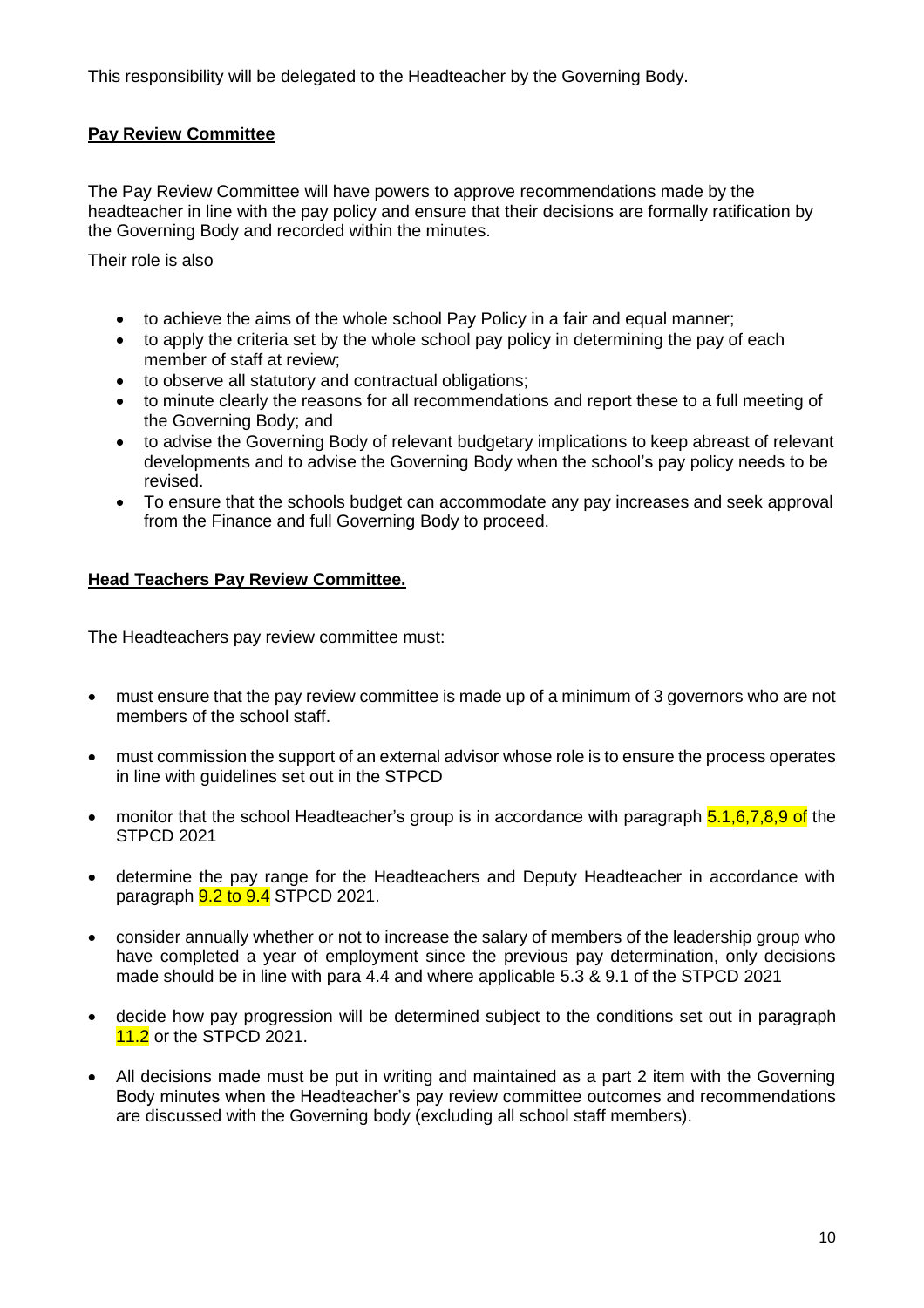## **Appendix 2. Classroom Teachers Pay 2021 / 2022:-**

### **Main Professional Scale;**

|              | 2021/22 Public sector<br>pay freeze (outer<br>London Area) |
|--------------|------------------------------------------------------------|
| 1 (minimum)  | £29,915                                                    |
| 2            | £31,604                                                    |
| 3            | £33,383                                                    |
| 4            | £35,264                                                    |
| 5            | £38,052                                                    |
| 6 (Maximum). | £41,136                                                    |

### **Upper Pay Range**

|              | 2021/22 (Public sector<br>pay freeze) |
|--------------|---------------------------------------|
| 1 (Minimum)  | £42,559                               |
|              | £44,133                               |
| 3 (Maximum). | £45,766                               |

**TLR**

|    | 2021/22 (public sector pay freeze) |
|----|------------------------------------|
| 2A | £2873                              |
| 2B | £4737                              |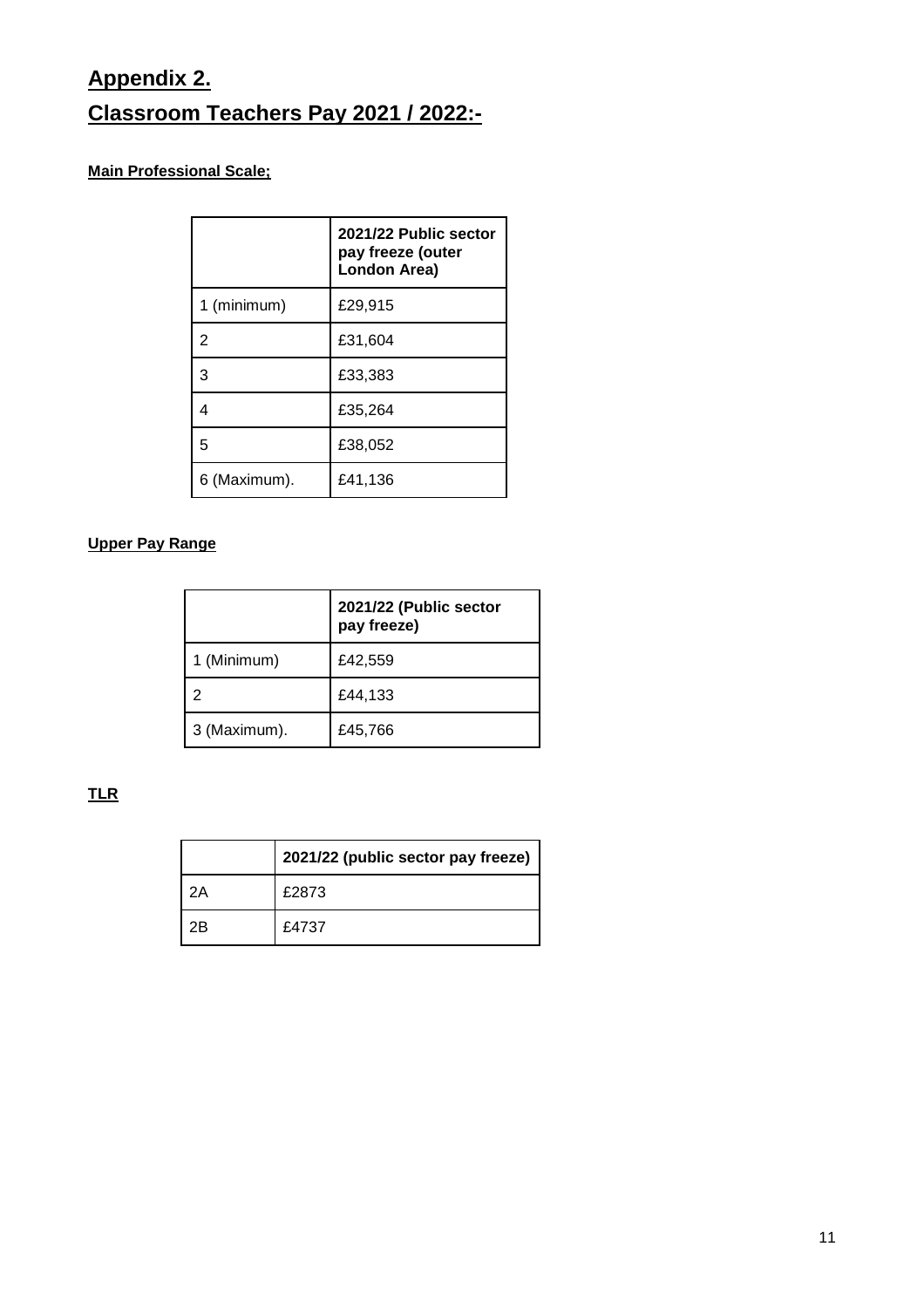#### **Unqualified Pay Range**

| <b>Unqualified</b> | 2021/22             |
|--------------------|---------------------|
|                    | £21,832             |
| 2                  | £23,946             |
| 3                  | £26,059             |
|                    | £27,926 (unchanged) |
| 5                  | £30,037 (unchanged) |
| 6                  | £32,151 (unchanged) |

#### **Leadership Pay Range**

| Point (Outer London Area).                                      | 2021/22 (Public Sector<br>pay freeze) |
|-----------------------------------------------------------------|---------------------------------------|
| 11 (Minimum for Group Size)                                     | £57,436                               |
| 12                                                              | £58,688                               |
| 13                                                              | £60,073                               |
| 14                                                              | £61,479                               |
| 15                                                              | £62,926                               |
| 16                                                              | £64,514                               |
| 17                                                              | £65,921                               |
| 18                                                              | £67,496                               |
| 19                                                              | £69,087                               |
| 20                                                              | £70,713                               |
| 21                                                              | £72,383                               |
| 22                                                              | £74,090                               |
| 23                                                              | £75,842                               |
| 24 (Maximum for Group 3<br>School)                              | £77,643                               |
| 25 + up to 25% Governors<br>discretion / exceptional<br>reasons | £79,489                               |
| 26 + up to 25% Governors<br>discretion / exceptional<br>reasons | £81,372                               |
| 27 + up to 25% Governors<br>discretion / exceptional            | £83,305                               |